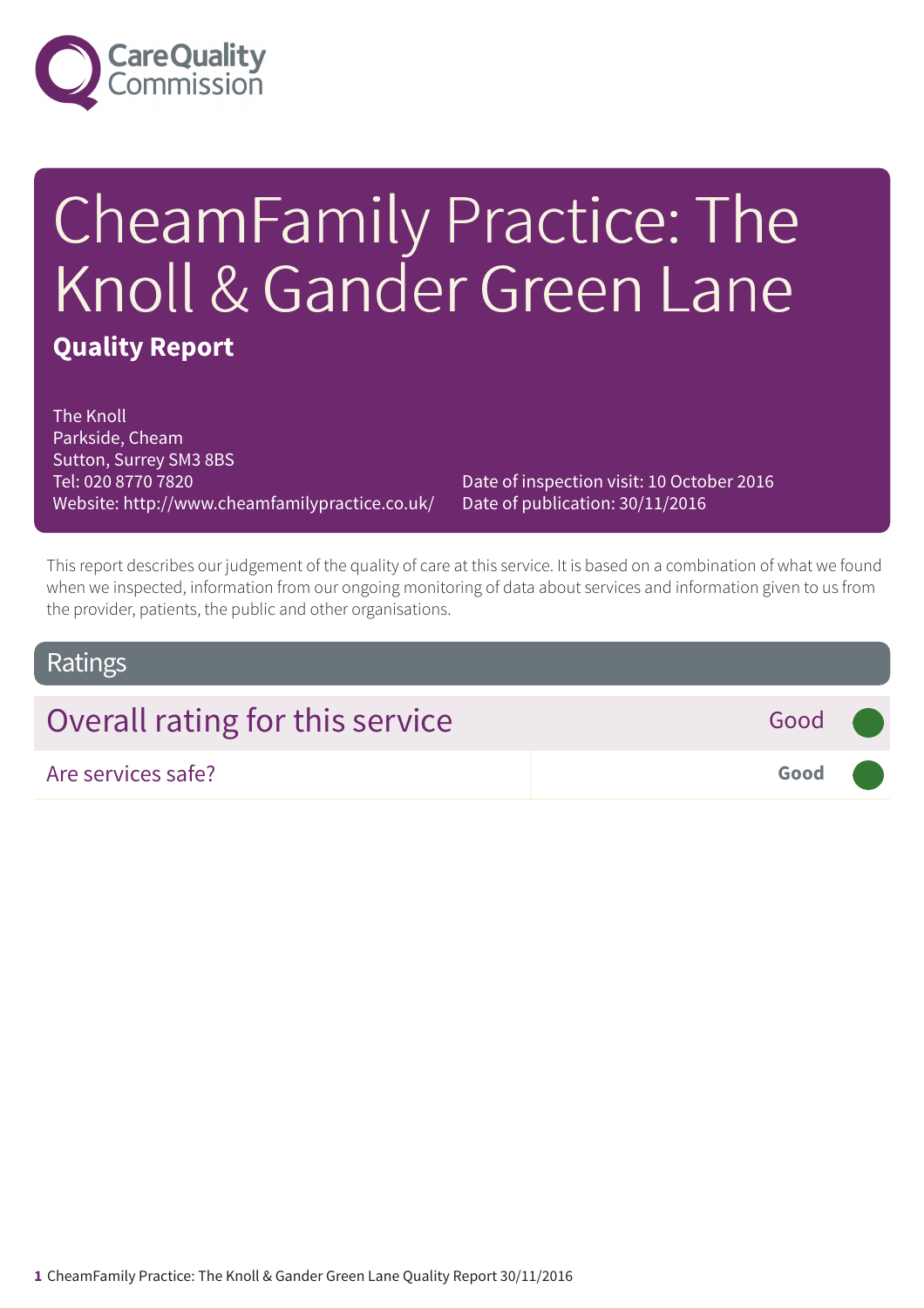# Summary of findings

## **Contents**

| Summary of this inspection                  | Page           |
|---------------------------------------------|----------------|
| Overall summary                             | $\mathcal{P}$  |
| The five questions we ask and what we found | 3              |
| Detailed findings from this inspection      |                |
| Why we carried out this inspection          | $\overline{4}$ |
| Detailed findings                           | 5              |

## Overall summary

### **Letter from the Chief Inspector of General Practice**

We carried out an announced comprehensive inspection of the practice on 16 February 2016. Breaches of legal requirements were found. After the comprehensive inspection, the practice wrote to us to say what they would do to meet the legal requirements in relation to the breach of regulation 12(1) (2) Safe care and treatment of the Health and Social Care Act 2008 (Regulated Activities) Regulations 2014.

We undertook this desk-based focussed inspection on 10 October 2016 to check that the practice had followed their plan and to confirm that they now met the legal requirements. This report covers our findings in relation to those requirements and also where additional improvements have been made following the initial inspection. You can read the report from our last comprehensive inspection by selecting the 'all reports' link for Cheam Family Practice on our website at www.cqc.org.uk.

Overall the practice is rated as Good. Specifically, following the focussed inspection we found the practice to be good for providing safe services.

#### **Our key findings across all the areas we inspected were as follows:**

• Risks to patients were assessed and well-managed, including those related to recruitment checks, monitoring of vaccines stored on the refrigerators, monitoring of cleaning of the premises and fire safety.

There were areas of the practice where the provider should make improvements:

- Improve the practice systems for managing, monitoring and improving outcomes for diabetic patients.
- Improve recording of minutes for multidisciplinary team meetings to ensure patients are monitored effectively.
- Consider improving accessibility in the patient toilet at the Gander Green Lane site for patients with restricted mobility.

## **Professor Steve Field CBE FRCP FFPH FRCGP**

Chief Inspector of General Practice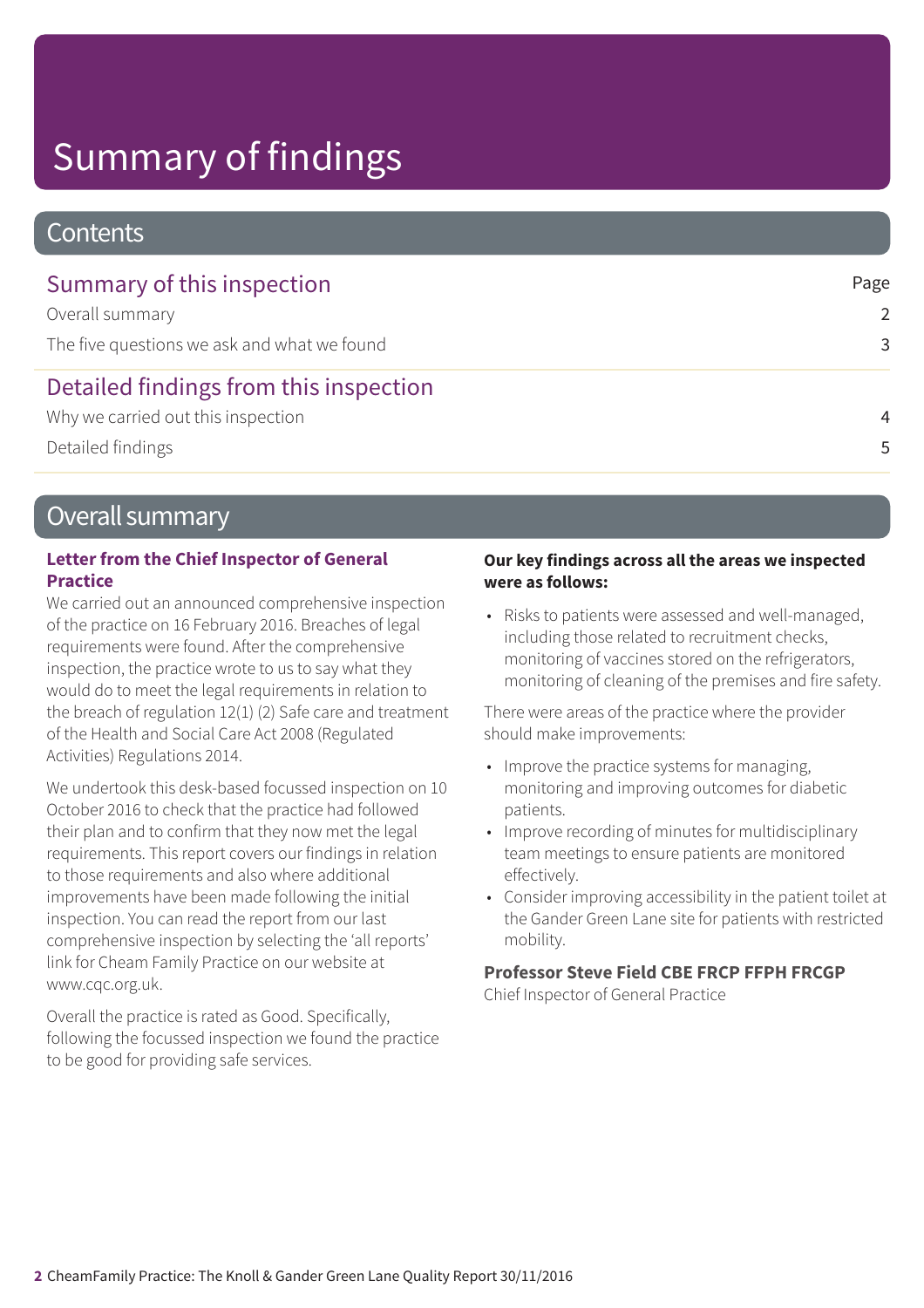## The five questions we ask and what we found

We always ask the following five questions of services.

#### **Are services safe?**

The practice is rated as good for providing safe services as improvements had been made.

- Risks to patients were assessed and well-managed, including those related to recruitment checks, monitoring of vaccines stored in the refrigerators, monitoring of cleaning of the premises and fire safety.
- The practice carried out monthly checks of vaccines stored in the refrigerators at both sites and their daily recording logs for fridge temperatures were up to date.

**Good –––**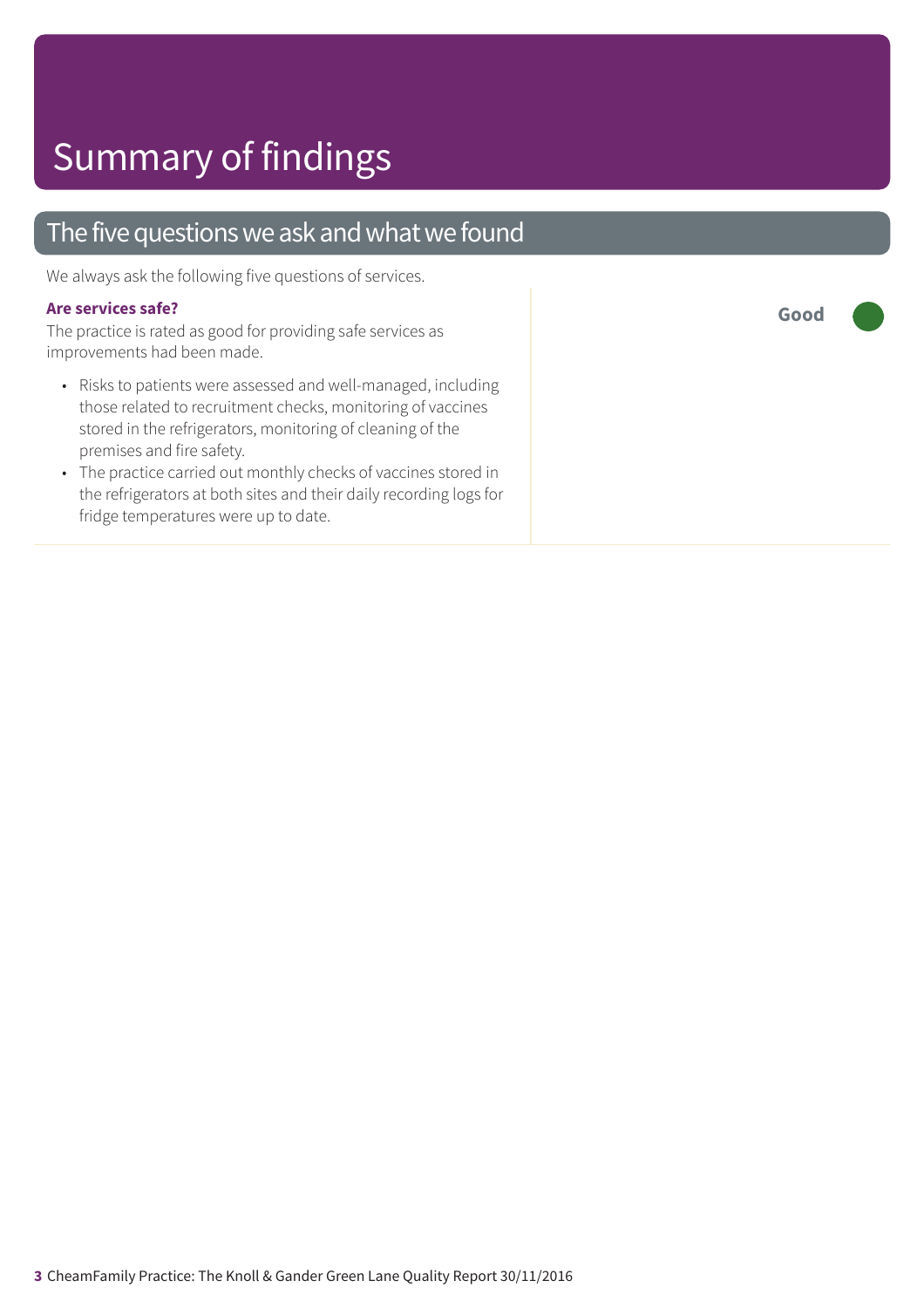

# CheamFamily Practice: The Knoll & Gander Green Lane

**Detailed findings**

# Why we carried out this inspection

We undertook a desk-based focussed inspection of Cheam Family Practice on 10 October 2016. This is because the service had been identified as not meeting some of the legal requirements and regulations associated with the Health and Social Care Act 2008. From April 2015, the regulatory requirements the provider needs to meet are called Fundamental Standards and are set out in the Health and Social Care Act 2008 (Regulated Activities) Regulations 2014. Specifically a breach of regulation 12(1) (2) Safe care and treatment of the Health and Social Care Act 2008 (Regulated Activities) Regulations 2014 was identified.

Our desk based inspection on 10 October 2016 was carried out to check that improvements to meet legal

requirements planned by the practice after our comprehensive inspection on 16 February 2016 had been made. We inspected the practice against one of the five questions we ask about services: is the service safe.

The practice operates from two sites, the main site is known as The Knoll and there is also a branch location known as Gander Green Lane.

During the comprehensive inspection carried out on 16 February 2016 we found that the practice did not have adequate arrangements in place for recruitment checks, monitoring of vaccines stored in refrigerators, monitoring of cleaning of the premises and fire safety.

We also found that the Quality and Outcomes Framework data for diabetic patients was below local and national averages and detailed minutes for multidisciplinary meetings were not kept. Learning points from complaints were not always clearly recorded and limited information about complaints was available for patients in the waiting area. The patient toilet at Gander Green Lane branch was not fully accessible as it did not have handrails.